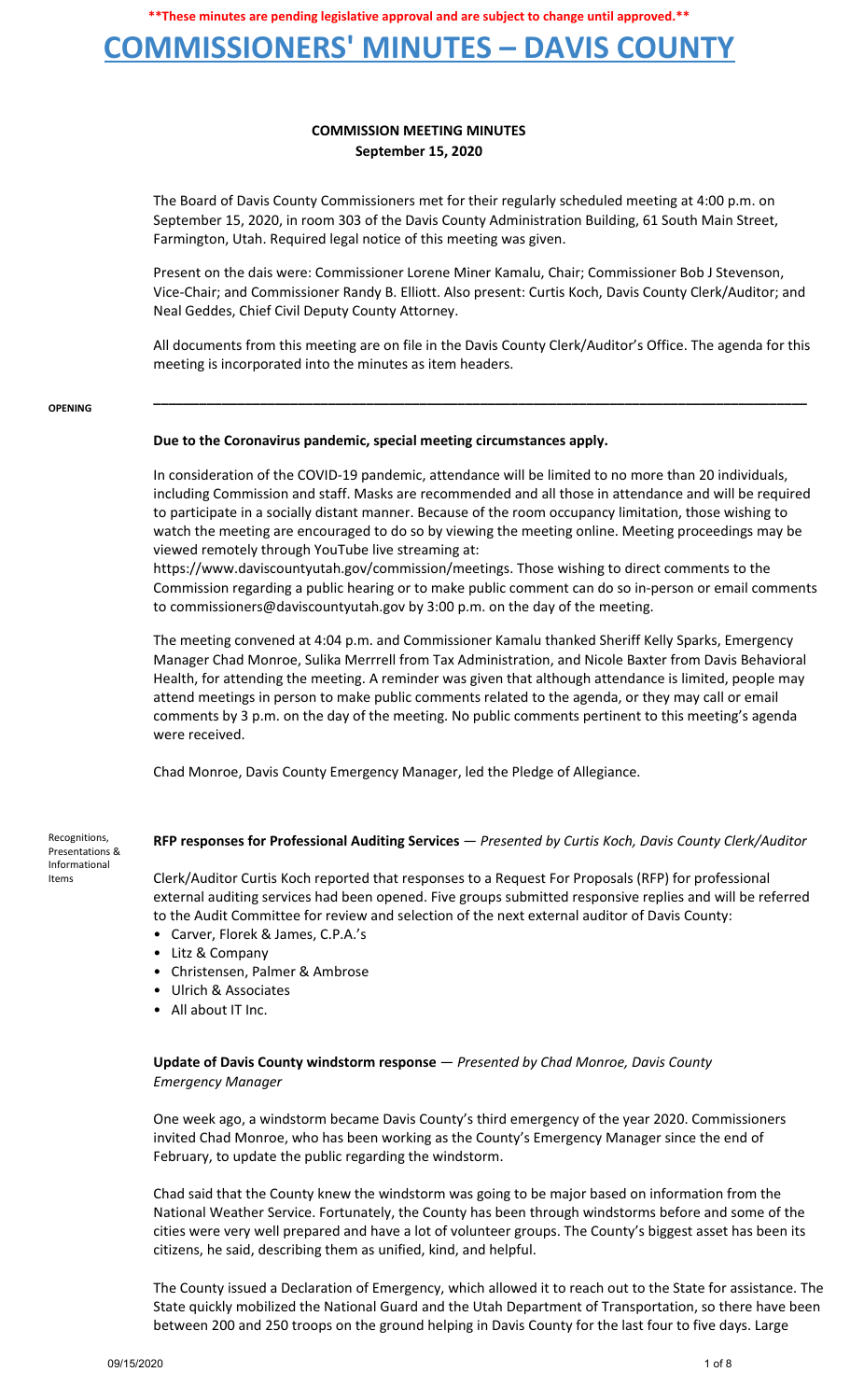## **COMMISSIONERS' MINUTES – DAVIS COUNTY**

equipment was spread over a number of cities, including equipment from UDOT, with upwards of 40 dump trucks helping to move debris.

The southern end of the County was hardest hit, from Kaysville south. Every city is doing a good job of managing what's happening, and City Emergency Managers are working together well. They all had established plans, so when the National Guard, UDOT, or resources from other cities arrived to help they were ready and able to deploy them right away.

The National Guard and UDOT are starting to leave Davis County now so, as a County, we're going to have to stick together. Citizens have been great and should continue taking their debris to landfills, or using their trash cans, because there are not enough resources to clean every street.

The windstorm ended on Wednesday, and less than a week later the County is in really good shape and doing extremely well.

Commissioners commended the proactive response of those working with the Emergency Operations Center. Gratitude was expressed for State assistance, from the Governor to the National Guard and UDOT, and also for personnel at the Davis, Wasatch Integrated, and Bountiful landfills who have been working around the clock and streamlined their processes. Thanks was also given to cities that were less impacted and sent help to others, to volunteer groups of citizens, and to business owners who opened at night to help the National Guard sharpen or repair chainsaw blades.

A text from Farmington City was read commending Chad and the excavators, especially Jeremy and Bob, for their work.

There was one fatality in the State because of the wind, but considering the amount of flying debris and downed power lines it is fortunate there weren't more losses.

Public safety and infrastructure were priorities in assigning resources to eliminate hazards and make sure cities could keep running. Based on feedback, the prioritizing worked as well as possible.

Commissioners thanked Chad for his work during this unprecedented year.

### **September is National Suicide Prevention Month** — *Presented by Nicole Baxter, Davis Behavior Health*

National Suicide Prevention Month is at the half-way point, and there have been some wonderful happenings. Nicole mentioned several upcoming suicide prevention events and distributed a handout that included information about the events as well as suicide prevention crisis hotline phone numbers and informational websites.

*See Attachment A.*

A question was asked about the rate of suicides during COVID-19. There is concern about a possible wave of mental health issues and suicidality once people don't have so many delays in bills and other aids that have been available. It is something that is being watched closely.

### **Municipal Building Authority's Bond closing update** — *Presented by Curtis Koch, Davis County Clerk/Auditor*

The County recently closed on the Municipal Building Authority's refinance of the Administration Building, as well as adding an additional \$7 million of debt service for the Memorial Courthouse renovation. Refunding the original bonds for the Administration Building was about \$19.6 million, and by refunding at historically low rates the County has been able to recognize net present value savings of \$2.6 million over the remaining life of those bonds. Conventional wisdom is to do a refunding when you can receive 3 percent net present value savings; these bonds netted over 16 percent savings. True interest cost wraps in all the fees, coupons, and everything that would be associated with a transaction. This is a 20-year transaction and the true interest cost is 1.5887804 percent.

Commissioners thanked the Clerk/Auditor's team, and the County's finance partners, for their work in saving over \$2.6 million of taxpayer money.

**\_\_\_\_\_\_\_\_\_\_\_\_\_\_\_\_\_\_\_\_\_\_\_\_\_\_\_\_\_\_\_\_\_\_\_\_\_\_\_\_\_\_\_\_\_\_\_\_\_\_\_\_\_\_\_\_\_\_\_\_\_\_\_\_\_\_\_\_\_\_\_\_\_\_\_\_\_\_\_\_\_\_\_\_\_\_\_\_**

**PUBLIC COMMENTS**

Public comment was invited; none was offered.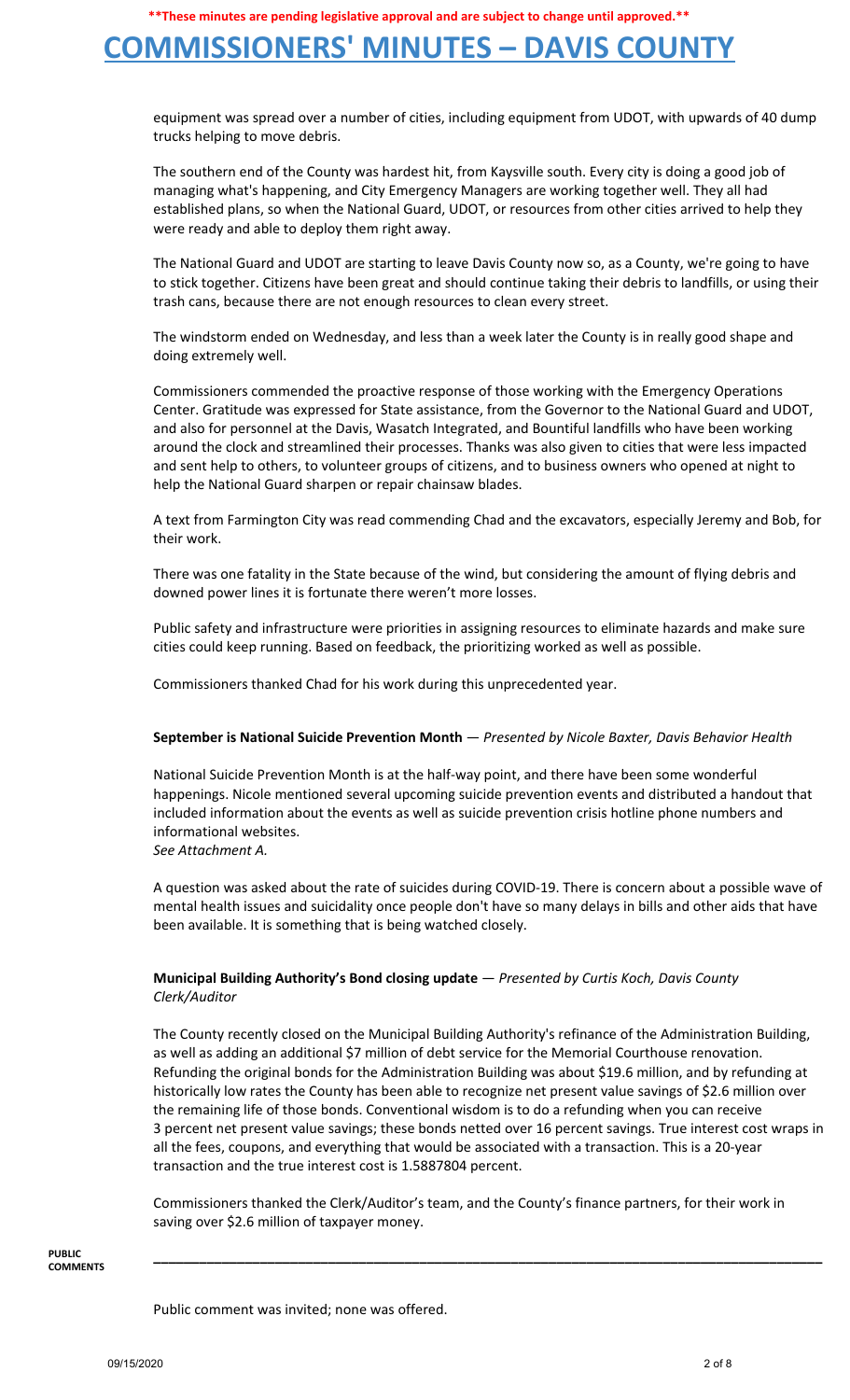## **COMMISSIONERS' MINUTES – DAVIS COUNTY**

#### **BUSINESS/ ACTION**

Resolution #2020-483 to adopt additional 2020 budget appropriation requests to be funded by new revenues and monies unspent from prior years

**Resolution #2020-483 to adopt additional 2020 budget appropriation requests - requests funded by new revenues and monies unspent from prior years** — *Presented by Curtis Koch, Davis County Clerk/Auditor*

**\_\_\_\_\_\_\_\_\_\_\_\_\_\_\_\_\_\_\_\_\_\_\_\_\_\_\_\_\_\_\_\_\_\_\_\_\_\_\_\_\_\_\_\_\_\_\_\_\_\_\_\_\_\_\_\_\_\_\_\_\_\_\_\_\_\_\_\_\_\_\_\_\_\_\_\_\_\_\_\_\_\_\_\_\_\_\_\_**

The Clerk/Auditor explained that the resolution is primarily related to Coronavirus Aid, Relief, and Economic Security (CARES Act) funds for Tranche 2, provided through the Federal Government to the State and then redirected from the State to the County. He read each budget request item and amount listed [*see Resolution #2020-483*] and shared additional information about many items.

In Fund 10, there is a Non-Departmental revenue increase of \$8,982,621. Related offsetting expenses include \$3,571,000 in CARES spending for Davis County School District, to be utilized to ensure a safe and healthy school system throughout the County, and \$100,000 in Jail expenses for payroll for janitorial services, particularly due to the lost ability to use some inmates for cleaning. In the first Tranche that was issued, the County put \$5 million toward a Community Business Grant program; multiple cities contributed from Tranche 2 so there is \$900,000 to complete that program. The \$1,000,000 expense in Sheriff's Department Payroll is for a combination of Administration Building security and wages and to offset wages from personnel whose jobs have substantially changed. There is an expense of \$100,000 for cleaning supplies to keep County facilities safe for the public and employees. Animal Care expenses, using Non-Departmental Contingency funding, are for an emergency repair of a walk-in freezer. The final item in Fund 10 is a \$5,200,000 transfer of 2019 unanticipated revenues. After completing the 2019 Comprehensive Annual Financial Report (CAFR) and Audit, the County had significant unanticipated revenues that came through Legislative and State contributions as well as significant turn back from budgets not being expended. It is recommended that \$5.2 million of that almost \$7 million be transferred into Fund 45 for capital reserve that will help with the 2021 capital building program, to address the needs of the County rather than holding it in the Fund 10 General Fund.

In Fund 15, there is revenue of \$1.5 million from Tranche 2 CARES funds. Most offsetting expenses are for PPE stockpiling as well as for wages, benefits, and computer equipment for the Health Department to meet increased staffing needs and the needs of seniors due to the COVID-19 pandemic. Additional funding of \$55,000, from the Health Department's Capital Fund (Fund 46), is needed to install a backup generator in the Health Department so it can keep functioning when the power is out and keep vaccines refrigerated. Fund 15 also includes an increase of \$275,000 in revenues for Seniors through a new program and higher enrollment, which is offset by \$235,000 in miscellaneous services and expenditures. The Health Department also received new contract funding to combat tobacco, e-cigarette and substance/nicotine abuse (Davis County contract #2020-458) with offsetting expenses for payroll, benefits, and prevention grants.

In Fund 23, for the Library, there are adjustments that show a decrease in revenues and a decrease in expenses. This has been requested as the Library is looking at wrapping up this year, and they want to true-up budgets.

In Fund 33, Debt Service, there is additional revenue coming in from Fund 42, which is Library capital. It was known there would be a debt service payment, but those were the 2019C Bonds; the County closed on the bonds for the Clearfield Library in December of last year, after the budget had been approved, so debt service payment was not budgeted. This \$393,023 is a transfer so the County can pay debt service on the Clearfield Library.

Fund 45, the Capital Improvement Fund for the general operations of the County, shows an offset for \$5.2 million coming in from Fund 10.

Fund 46, the Health Department Capital Improvement Fund, has a revenue increase of \$10,000 recognizing Clearfield CDBG (Community Development Block Grant) Program contributions to the Senior Center door project, which can be utilized because the center is located in Clearfield and serves the population there. The offsetting building and grounds maintenance fee/expense of \$10,000 is also recognized.

Fund 48, which is the County's debt service fund for the previously mentioned 2019C Clearfield Library Bonds, shows the expense increasing by \$393,023 dollars.

The contract period is 09/15/2020 to 12/31/2020. The amount is \$3,296,621.

Commissioner Elliott moved to open the Public Hearing. Commissioner Stevenson seconded the motion. All voted Aye.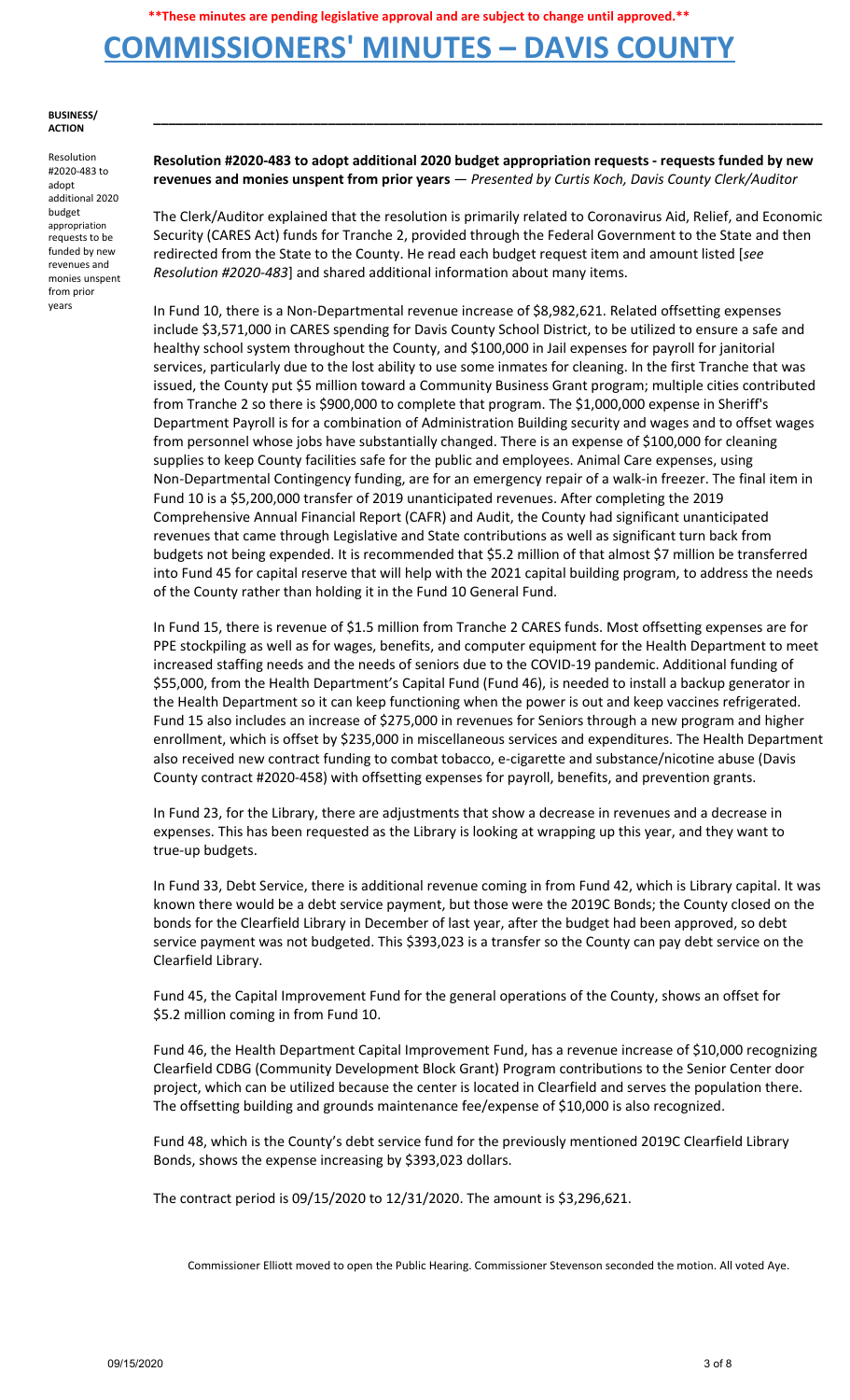## **COMMISSIONERS' MINUTES – DAVIS COUNTY**

**PUBLIC HEARING**

Members of the public were invited to speak regarding the resolution. No comments were made.

**\_\_\_\_\_\_\_\_\_\_\_\_\_\_\_\_\_\_\_\_\_\_\_\_\_\_\_\_\_\_\_\_\_\_\_\_\_\_\_\_\_\_\_\_\_\_\_\_\_\_\_\_\_\_\_\_\_\_\_\_\_\_\_\_\_\_\_\_\_\_\_\_\_\_\_\_\_\_\_\_\_\_\_\_\_\_\_\_**

A motion was made to close the Public Hearing and to approve the adoption of the additional 2020 budget appropriations.

> Motion: Com. Stevenson Seconded: Com. Elliott All voted Aye

| Notice of<br>rescheduled<br><b>Public Hearing</b><br>to consider<br>additional 2020<br>budget<br>appropropriatio<br>n requests                       | Notice of rescheduled Public Hearing to consider additional 2020 budget appropropriation requests -<br>Presented by Commissioner Kamalu<br>It was noted that the Public Hearing to consider additional 2020 budget appropriation requests was<br>originally scheduled for Sept. 8, 2020; however, it was cancelled due to the windstorm. Notice was given<br>that the hearing was rescheduled to be held during the Sept. 15 Commission Meeting.                                                                                                                                                                                                                                                                                                                                                                                               |
|------------------------------------------------------------------------------------------------------------------------------------------------------|------------------------------------------------------------------------------------------------------------------------------------------------------------------------------------------------------------------------------------------------------------------------------------------------------------------------------------------------------------------------------------------------------------------------------------------------------------------------------------------------------------------------------------------------------------------------------------------------------------------------------------------------------------------------------------------------------------------------------------------------------------------------------------------------------------------------------------------------|
| Ratification of<br>Agreement<br>#2020-484 with<br>Westlaw for<br>subscription for<br>online services<br>for legal<br>research                        | Ratification of Agreement #2020-484 with Westlaw for subscription for online services for legal research<br>- Presented by Commissioner Kamalu<br>The agreement with Westlaw, for a subscription for online services for legal research, replaces Davis County<br>Contract #2018-635. The contract period is 09/01/2020 to 08/31/2023. The payable amount is \$2,110.20<br>per month, increasing to \$2,321.22 per month for the year 2021, and then 2 percent each year after that.                                                                                                                                                                                                                                                                                                                                                           |
| Agreement<br>#2020-485 with<br>University of<br>Utah, Utah<br>Poison Control<br>Center for<br>services<br>provided by the<br>DC Health<br>Department | Agreement #2020-485 with University of Utah, Utah Poison Control Center for services provided by the<br>Davis County Health Department in connection with educational outreach efforts for poison control -<br>Presented by Commissioner Kamalu<br>An agreement with the University of Utah, on behalf of its Utah Poison Control Center, was introduced. The<br>contract is for the Davis County Health Department to provide a variety of services in connection with<br>educational outreach efforts for poison control. The contract period is 09/01/2020 to 08/01/2021. The<br>receivable amount is \$2,500.                                                                                                                                                                                                                              |
| <b>FY 2020 Beer</b><br><b>Tax Annual</b><br>Report<br>#2019-309-B<br>provided to the<br>Utah<br>Commission on<br>Criminal &<br>Juvenile Justice      | FY 2020 Beer Tax Annual Report #2019-309-B - provided to the Utah Commission on Criminal & Juvenile<br><b>Justice (UCCJJ)</b> - Presented by Commissioner Kamalu<br>A report from the Sheriff's Office, provided to the Utah Commission on Criminal and Juvenile Justice (UCCJJ)<br>for the Fiscal Year 2020, was presented. The annual report is regarding Beer Tax Funds, of which \$18,000<br>will go toward evidence-based alcohol-related prevention programs; \$37,000 will go toward treatment of<br>offenders with alcohol-related programs; \$57,000 will go toward alcohol-related law enforcement; \$22,000<br>will go toward the prosecution of alcohol-related cases; and \$66,538.56 will go to confinement of alcohol<br>law offenders. The contract period is 07/01/2019 to 06/30/2020. The receivable amount is \$200,538.56. |

Agreement #2020-486 with the State of Utah, Div. of Fleet Operations for electronic fuel dispensing and fleet card processing services

**Agreement #2020-486 with the State of Utah, Division of Fleet Operations to provide electronic fuel dispensing and fleet card processing services to the Davis County Sheriff's Office** — *Presented by Commissioner Kamalu*

An agreement with the State of Utah, Division of Fleet Operations, was presented. It provides electronic fuel dispensing and fleet card processing services to the Davis County Sheriff's Office. The contract begins 09/15/2020 and there is no ending date. It is a user agreement and the payment is based on the amount of fuel usage.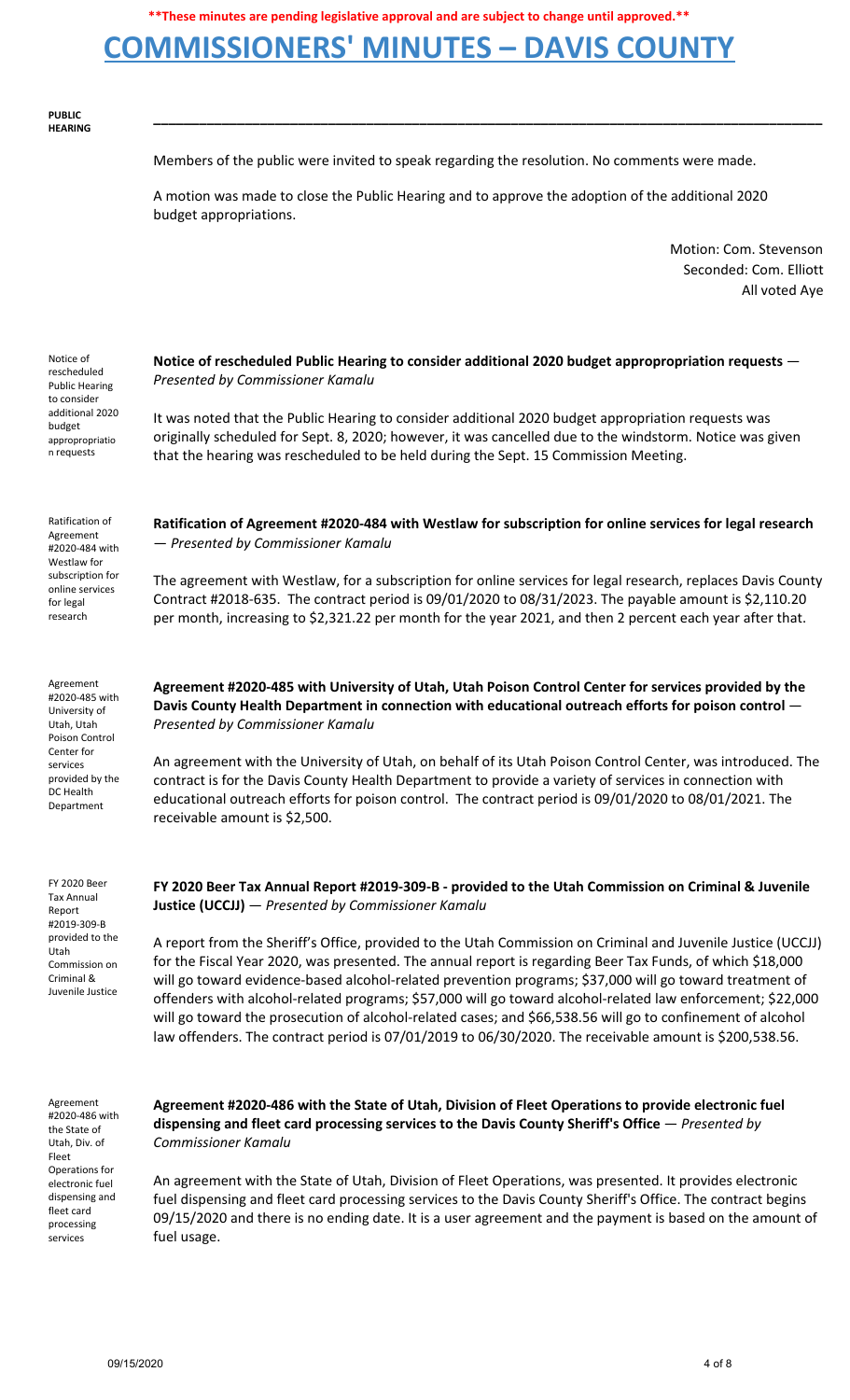# **COMMISSIONERS' MINUTES – DAVIS COUNTY**

| Agreement<br>#2020-487 with<br>Hogan &<br>Associates<br>Construction<br>for CM/GC for<br>the new Davis<br>County Jail<br>Medical<br>Observation<br>Unit | Agreement #2020-487 with Hogan & Associates Construction for Construction Management/General<br>Contractor (CM/GC) for the new Davis County Jail Medical Observation Unit $-$ Presented by<br><b>Commissioner Kamalu</b>                                                                                                                                                                                                                                                                                                                                                                                                                                                                                                                                            |
|---------------------------------------------------------------------------------------------------------------------------------------------------------|---------------------------------------------------------------------------------------------------------------------------------------------------------------------------------------------------------------------------------------------------------------------------------------------------------------------------------------------------------------------------------------------------------------------------------------------------------------------------------------------------------------------------------------------------------------------------------------------------------------------------------------------------------------------------------------------------------------------------------------------------------------------|
|                                                                                                                                                         | An agreement with Hogan & Associates Construction was presented for Construction Management/General<br>Contractor (CM/GC) for the new Davis County Jail Medical Observation Unit. There are exhibits and<br>attachments included in the paperwork. The project has a fixed limit cost of \$8,200,000. Pre-construction<br>costs are \$9,500. The construction management fee for work performed during the construction phase is<br>\$160,000 (\$8,200,000 X 1.95 percent). Construction supervision costs will equal up to \$180,000 (up to<br>\$15,000 per month up to 12 months). The CM/GC shall be compensated for general conditions up to<br>\$217,207 dollars. The contract period is 10/01/2020 to 09/30/2021. The total payable amount is<br>\$8,200,000. |
| Donation<br>#2020-488 of<br>food from<br>Waffled<br>presented to<br>Davis County<br>Sheriff's Office                                                    | Donation #2020-488 of food from Waffled presented to Davis County Sheriff's Office in appreciation of<br>their service $-$ Presented by Commissioner Kamalu                                                                                                                                                                                                                                                                                                                                                                                                                                                                                                                                                                                                         |
|                                                                                                                                                         | Waffled was thanked for donating food to the Sheriff's Office. Employees of the Sheriff's Office appreciate<br>the community support. The contract period is 09/03/0202 to 09/03/2020. The receivable amount is \$300.                                                                                                                                                                                                                                                                                                                                                                                                                                                                                                                                              |
| Agreement<br>#2020-489 with<br>Dr. Allie Martin                                                                                                         | Agreement #2020-489 with Dr. Allie Martin to provide temporary veterinary services at Animal Care $-$<br>Presented by Commissioner Kamalu                                                                                                                                                                                                                                                                                                                                                                                                                                                                                                                                                                                                                           |
| to provide<br>temporary<br>veterinary<br>services                                                                                                       | A standard service provider contract with Dr. Allie Martin, for temporary veterinary services, was<br>presented. The contract period is 09/08/2020 to 03/08/2021. The payable amount is \$65 per hour.                                                                                                                                                                                                                                                                                                                                                                                                                                                                                                                                                              |
| Ratification of<br>Agreement<br>#2020-490 with<br>WatchGuard<br>Video, Inc.<br>regarding in-car<br>and bodycam<br>video                                 | Ratification of Agreement #2020-490 with WatchGuard Video, Inc. to setup regarding cellular upload of<br>$in-car$ and bodycam video $-$ Presented by Commissioner Kamalu<br>An agreement with WatchGuard Video was ratified. The contract is for setup for cellular upload of in-car<br>and bodycam video. The contract period is 09/08/2020 to 10/30/2020. The payable amount is \$5,000.                                                                                                                                                                                                                                                                                                                                                                          |
| Agreement<br>#2020-491 with<br>WFRC for<br>assistance to<br>rate and rank<br>third quarter<br>tax proposal<br>projects                                  | Agreement #2020-491 with Wasatch Front Regional Council (WFRC) to provide assistance to rate and rank<br>third quarter tax proposal projects $-$ Presented by Commissioner Kamalu                                                                                                                                                                                                                                                                                                                                                                                                                                                                                                                                                                                   |
|                                                                                                                                                         | A standard provider service contract with Wasatch Front Regional Council (WFRC), a Municipal Planning<br>Organization, was presented. WFRC is helping Davis County rate and rank the third quarter tax proposal<br>projects. The contract period is 09/08/2020 to 12/31/2020. The payable amount is \$10,000.                                                                                                                                                                                                                                                                                                                                                                                                                                                       |
| Resolution<br>#2020-441 to<br>approve<br>application for<br>establishment<br>of an<br>Agricultural<br><b>Protection Area</b>                            | Resolution #2020-441 to approve an application for the establishment of an Agricultural Protection Area<br>(1,132 acres in Hooper) - Presented by Commissioner Kamalu                                                                                                                                                                                                                                                                                                                                                                                                                                                                                                                                                                                               |
|                                                                                                                                                         | A resolution was presented to approve an Agriculture Protection Area for 1,132 acres in Hooper. The<br>Commission approved this item two weeks ago, but it was decided that it needed to be approved by<br>resolution. No terms or financial information applies.                                                                                                                                                                                                                                                                                                                                                                                                                                                                                                   |
| Memo of<br>Understanding<br>#2020-492 with<br>GOED for 2020<br><b>Utah CARES</b><br>Cooperative<br>Marketing Fund<br>with Utah<br>Office of<br>Tourism  | Memo of Understanding #2020-492 with the Utah Governor's Office of Economic Development (GOED)<br>for 2020 Utah CARES Cooperative Marketing Fund with the Utah Office of Tourism - Presented by<br><b>Commissioner Kamalu</b>                                                                                                                                                                                                                                                                                                                                                                                                                                                                                                                                       |
|                                                                                                                                                         | A Memorandum of Understanding was presented for the 2020 Utah CARES Cooperative Marketing Fund<br>with the Utah Office of Tourism. The grant awarded to Davis County Tourism and Events will be used to<br>help promote Davis County as Northern Utah's ultimate playground for all visitors, with a variety of play<br>activities to choose from. The campaign will look to promote all aspects of what the County can offer as a<br>destination, including but not limited to: skiing, outdoor recreation, amusement centers, arts, shopping,                                                                                                                                                                                                                     |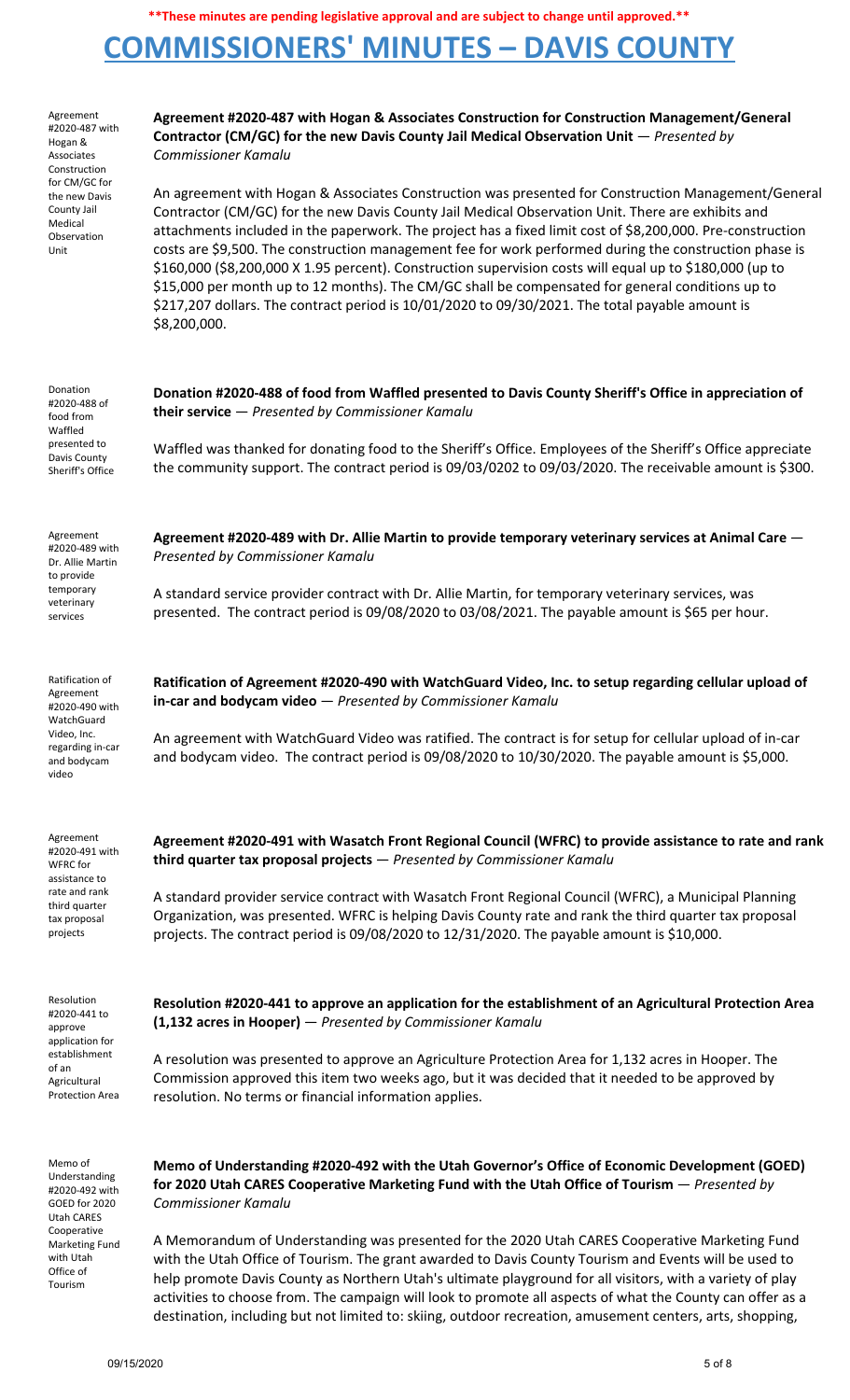## **COMMISSIONERS' MINUTES – DAVIS COUNTY**

and dining. Advertising will focus on the surrounding drive markets and parts of Utah. The media mix will include digital marketing, online publishers, and social media. The contract period is 09/08/2020 to 12/31/2022. The receivable amount is \$87,500.

Agreement #2020-493 with USA Wrestling for rental space at Legacy Events Center for Bigfoot Battle Wrestling Tournament

### **Agreement #2020-493 with USA Wrestling for rental space at Legacy Events Center for Bigfoot Battle Wrestling Tournament** — *Presented by Commissioner Kamalu*

An agreement with USA Wrestling was presented. The agreement is for rental space at the Legacy Events Center for the Bigfoot Battle, a wrestling tournament previously held in Washington State. Landing this tournament further cements Davis County and the Legacy Events Center as a top youth sports destination. The contract period is 11/04/2020 to 11/07/2020. The receivable amount is \$4,305.40.

Agreement #2020-494 with MetaSports Soccer for Utah Youth Soccer Games at LEC **Agreement #2020-494 with MetaSports Soccer for rental space at Legacy Events Center for Utah Youth Soccer Games** — *Presented by Commissioner Kamalu* A contract was introduced for MetaSports Soccer to host Utah Youth Soccer Games at the Legacy Events Center. The contract period is 09/08/2020 to 10/28/2020. The receivable amount is \$6,035.80.

Agreement #2020-495 with Cold Tech Refrigeration Inc. for equipment replacement at Animal Care

Subrecipient Agreement #2020-496 with Davis County Health Dept. Senior Services for CDBG funding for North Davis Senior Center ADA Access Improvement Project

**Agreement #2020-495 with Cold Tech Refrigeration Inc. for equipment replacement for walk-in freezer at Animal Care** — *Presented by Commissioner Kamalu*

An agreement with Cold Tech Refrigeration Inc., for the replacement of walk-in freezer refrigeration equipment, was presented. No dates were given. The payable amount is \$9,300.64.

**Subrecipient Agreement #2020-496 with Davis County Health Dept. Senior Services for Community Development Block Grant (CDBG) funding for North Davis Senior Center ADA Access Improvement Project** — *Presented by Commissioner Kamalu*

A subrecipient agreement with Davis County Health Department's Senior Services Division was presented. The agreement is for Community Development Block Grant (CDBG) program funding for the North Davis Senior Center Americans with Disabilities Act (ADA) access improvement project for the Program Year 2020-2021. The contract period is 07/01/2020 to 06/30/2021. The payable amount is \$25,000, and there was a local match from Clearfield CDBG of \$10,000.

> Motion to Approve Remaining Business and Action items: Com. Stevenson Seconded: Com. Elliott All voted Aye

Commissioner Elliott moved to recess to the Board of Equalization. Commissioner Stevenson seconded the motion. All voted Aye.

**\_\_\_\_\_\_\_\_\_\_\_\_\_\_\_\_\_\_\_\_\_\_\_\_\_\_\_\_\_\_\_\_\_\_\_\_\_\_\_\_\_\_\_\_\_\_\_\_\_\_\_\_\_\_\_\_\_\_\_\_\_\_\_\_\_\_\_\_\_\_\_\_\_\_\_\_\_\_\_\_\_\_\_\_\_\_\_\_**

**BOARD OF EQUALIZATION**

Introduction of Sulika Merrell, Davis County Tax Administration Manager

Clerk/Auditor Curtis Koch introduced Sulika Merrell, Davis County's new Tax Administration Manager. She will work closely with Commissioners through the Board of Equalization. Sulika came to Davis County from Carbon County, where she was a Chief Deputy Assessor. She stood out during the interview process because of her ability to build and move things forward, and that is what is expected of her. She'll work side by side with the Clerk/Auditor's Chief Deputy Heidi Voordeckers, building on the solid foundation left by Diane Law. Commissioners welcomed Sulika and commented that they have already met with her in Board of Equalization meetings and found her to be very astute and a quick learner.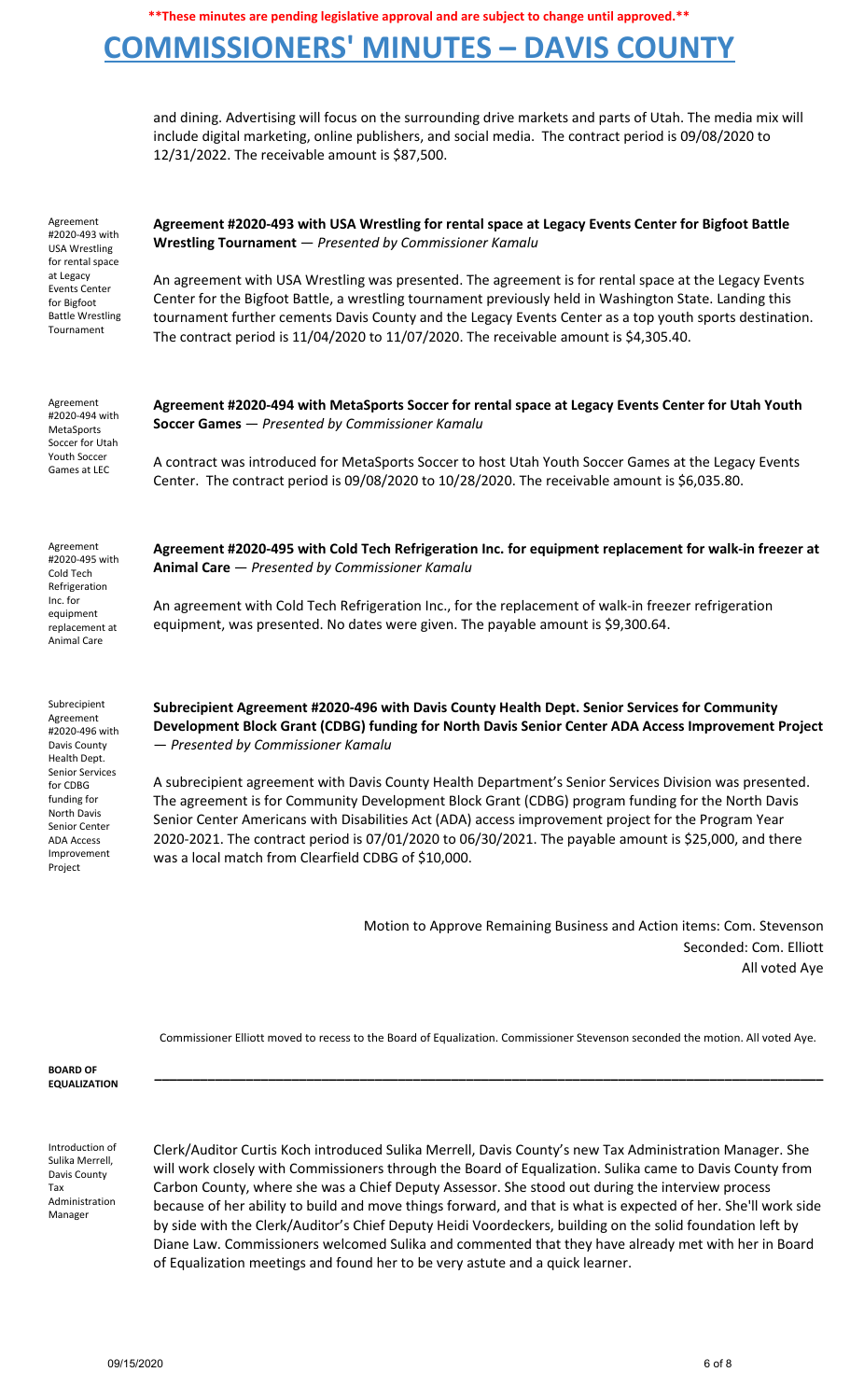# **COMMISSIONERS' MINUTES – DAVIS COUNTY**

| Property Tax<br>Register       | Property Tax Register matters were presented by Curtis Koch, Davis County Clerk/Auditor, as follows:                                                                                                                                                                                                                                                                                                                                                                                                                                                                                         |
|--------------------------------|----------------------------------------------------------------------------------------------------------------------------------------------------------------------------------------------------------------------------------------------------------------------------------------------------------------------------------------------------------------------------------------------------------------------------------------------------------------------------------------------------------------------------------------------------------------------------------------------|
|                                | <b>Auditor's Adjustments</b><br>• A report with various recommended Approved Appeals totaling \$1,424,291<br>• A report recommending No Change in Value for various parcels<br><b>Auditor's Abatements</b><br>• Late Abatement Application Requests with various applications totaling \$16,440.94<br>• Five 2019 Veteran Tax Exemption Abatements<br><b>Treasurer's Adjustments</b><br>• A Small Balance Write-off report of \$0.00 from August 1,2020 through August 31, 2020<br><b>Assessor's Adjustments</b><br>• Assessor-initiated Corrections with various parcels totaling \$210,712 |
|                                | Motion to Approve: Com. Elliott<br>Seconded: Com. Stevenson<br>All voted Aye                                                                                                                                                                                                                                                                                                                                                                                                                                                                                                                 |
|                                | Commissioner Stevenson moved to reconvene the Commission Meeting. Commissioner Elliott seconded the motion. All voted Aye.                                                                                                                                                                                                                                                                                                                                                                                                                                                                   |
| <b>CONSENT</b><br><b>ITEMS</b> |                                                                                                                                                                                                                                                                                                                                                                                                                                                                                                                                                                                              |
| <b>Check Registers</b>         | <b>Check Registers</b>                                                                                                                                                                                                                                                                                                                                                                                                                                                                                                                                                                       |
|                                | Check Registers were approved.                                                                                                                                                                                                                                                                                                                                                                                                                                                                                                                                                               |
|                                | Motion to Approve: Com. Stevenson                                                                                                                                                                                                                                                                                                                                                                                                                                                                                                                                                            |

Seconded: Com. Elliott All voted Aye

Indigent Hardship Abatement Register

## **Indigent Hardship Register**

A motion was made to hold hearings for Applicants 1 through 7 on the Indigent Abatement Register.

Motion to Approve: Com. Elliott Seconded: Com. Stevenson All voted Aye

Commission Meeting Minutes

### **Meeting Minutes**

Meeting Minutes for the Work Session held on August 18, 2020, and Commission Meeting Minutes for August 18, 2020, and August 25, 2020, were presented for approval.

> Motion to Approve: Com. Elliott Seconded: Com. Stevenson All voted Aye